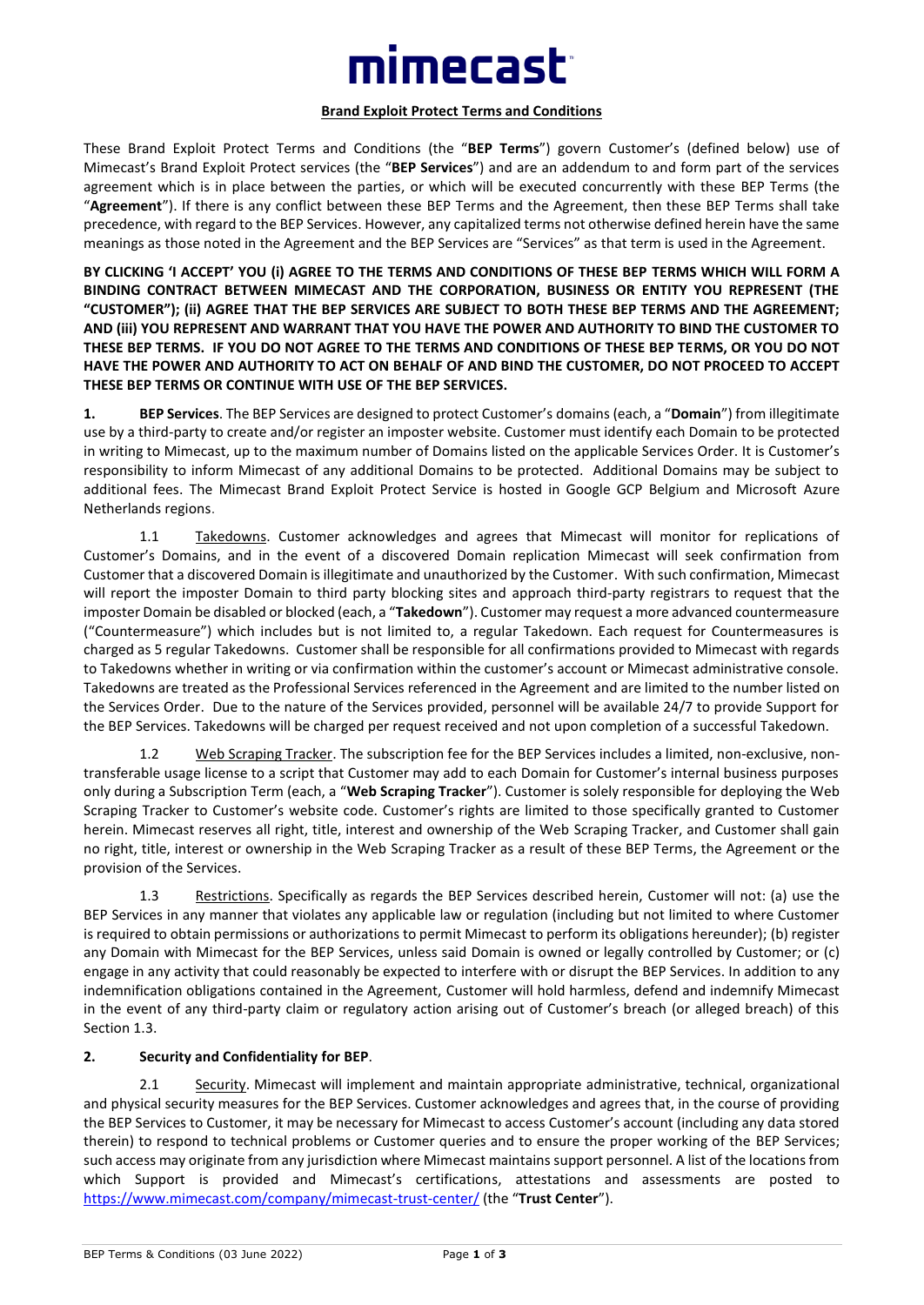2.2 Data Protection Laws. Mimecast acknowledges that, as between the parties, Customer owns and controls the right, title and interest in and to any information or data provided by Customer for processing for the BEP Services. With respect to any information that relates to an identified or identifiable natural person that is processed through the BEP Services ("**Personal Data**"), Customer acts as data controller and Mimecast acts as data processor. Mimecast will use and process the Personal Data solely in accordance with Customer's Instructions. The **"Instructions"** are embodied in the Agreement, these BEP Terms, the applicable Service Order(s), and any applicable Data Processing Agreement, and as may be additionally communicated by Customer to Mimecast in writing from time-to-time. Where permitted by applicable law, Mimecast may process, transfer or copy Personal Data in the United States or other countries or jurisdictions outside of the country where it was collected. Customer is responsible for providing any requisite notice and obtaining any consents (if required) for such processing and transfer of Personal Data, including international transfers.

2.3 Data Processing Agreement. As required by law or as otherwise agreed by the parties, data protection measures may be described in more detail in a data processing agreement separately entered into by the parties, which will be made supplementary to these BEP Terms ("**Data Processing Agreement**"). In the event of any conflict between these BEP Terms and the Data Processing Agreement, the Data Processing Agreement shall prevail, except as expressly provided in this Section 2.3. As regards any Data Processing Agreement made effective prior to 17 February 2020, Sections 5.2 and 5.3 of the Data Processing Agreement are hereby deleted in their entirety and replaced with the following:

2.4 If Data Processor receives a Data Subject Request, and it is clear from the nature of the request without the need for any independent investigation that the Data Controller is the applicable controller of Data Subject's Personal Data, Data Processor will refer the Data Subject to Data Controller, unless otherwise required by Applicable Law. In the event Data Processor is legally required to respond to the Data Subject, Data Controller will fully co-operate with Data Processor as appropriate. To the extent they are available through the BEP Services, Data Controller agrees that provision of technical tools to enable Data Controller to take the necessary action to comply with such request/s shall be sufficient to discharge Data Processor's obligations of assistance hereunder.

2.5 To the extent the BEP Services provide technical tools for a Data Controller to comply with any Data Subject Requests, Data Controller will reimburse all reasonable costs incurred by Data Processor as a result of reasonable assistance provided by Data Processor under this Clause 2.

**3. Disclaimer for BEP Services.** WITHOUT LIMITING MIMECAST'S EXPRESS OBLIGATIONS HEREUNDER, MIMECAST HEREBY DISCLAIMS ALL GUARANTEES, CONDITIONS, WARRANTIES AND REPRESENTATIONS, IMPLIED, STATUTORY OR OTHERWISE CONCERNING ANY BEP SERVICES PROVIDED BY MIMECAST, INCLUDING BUT NOT LIMITED TO, THOSE IMPLIED WARRANTIES OF MERCHANTABILITY, SATISFACTORY QUALITY, FITNESS FOR A PARTICULAR PURPOSE, AND NON-INFRINGEMENT. THE BEP SERVICES DO NOT QUALIFY AS LEGAL OR EXPERT ADVICE. CUSTOMER SHOULD CONSIDER WHETHER THE BEP SERVICES ARE APPROPRIATE FOR CUSTOMER'S NEEDS, AND WHERE APPROPRIATE, SEEK LEGAL OR EXPERT ADVICE. MIMECAST DOES NOT REPRESENT THAT THE SERVICES WILL ACHIEVE INTENDED RESULTS, BE UNINTERRUPTED OR ERROR FREE OR MEET CUSTOMER'S REQUIREMENTS. FURTHER, USE OF THE WEB SCRAPING TRACKER IS AT CUSTOMER'S DISCRETION AND RISK AND CUSTOMER IS SOLELY RESPONSIBLE FOR ANY DAMAGE TO ANY DOMAIN CAUSED BY THE WEB SCRAPING TRACKER.

## **4. Indemnification for BEP Services.**

4.1 By Mimecast. Mimecast will defend, indemnify and hold harmless Customer, its officers, directors, employees and consultants against any third-party claim, suit, proceeding or regulatory action alleging that the BEP Services infringe any copyright, moral right, trade secret, trade or service mark, or patent issued in country that is a signatory to the Berne Convention (each, an "**Intellectual Property Claim**").

4.2 Resolution of Intellectual Property Claim. Mimecast may, at its expense and discretion, attempt to resolve any Intellectual Property Claim by: (a) modifying the BEP Services to avoid the alleged infringement; (b) obtaining a license to permit Customer's use of the BEP Services as contemplated by these BEP Terms; or (c) terminating the rights set forth in these BEP Terms and giving Customer a refund for any fees paid for the remainder of the then-effective Subscription Term. Customer will cooperate fully with Mimecast in the implementation of any above-described resolution. Mimecast will have no liability under this Section 4 to the extent any claim results from the combination of the BEP Services with third-party products, services, data or business processes by Customer or from instructions, content or information supplied by Customer.

4.3 By Customer. Customer will defend, indemnify and hold harmless Mimecast, its officers, directors, employees and consultants against any third-party claim, suit, proceeding or regulatory action arising from any action undertaken by Mimecast against any third-party at Customer's direction in pursuit of the activities relating to the BEP Services, including but not limited to Takedowns and Domain Blocks.

4.4 Conditions. The indemnified party shall give the indemnifying party prompt written notice of any claim